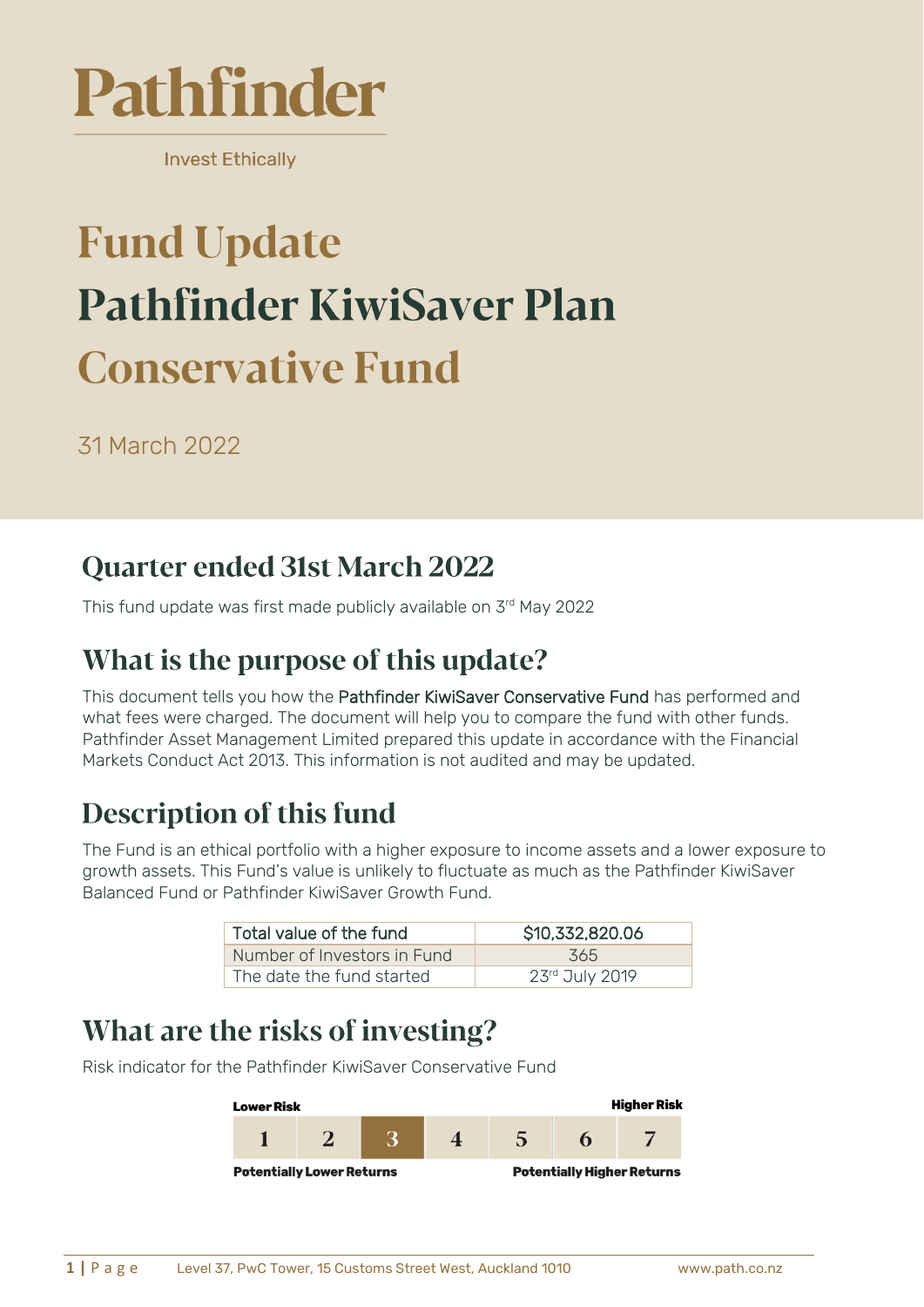The risk indicator is rated from 1 (low) to 7 (high). The rating reflects how much the value of the fund's assets goes up and down. A higher risk generally means higher potential returns over time, but more ups and downs along the way.

To help you clarify your own attitude to risk, you can seek financial advice or work out your risk profile at [www.sorted.org.nz/tools/investor-kickstarter.](http://www.sorted.org.nz/tools/investor-kickstarter)

Note that even the lowest category does not mean a risk-free investment, and there are other risks that are not captured by this rating.

This risk indicator is not a guarantee of a fund's future performance. The risk indicator is based on the returns data for the last 5 years to 31 March 2022. While risk indicators are usually relatively stable, they do shift from time to time. The risk indicator will continue to be updated in future fund updates.

See the Product Disclosure Statement (PDS) for more information about the risks associated with investing in this fund.

Also, see *Note 1* for information on the risk indicator calculation.

#### How has the fund performed?

|                                               | Past Year |
|-----------------------------------------------|-----------|
| Annual Return <sup>2</sup>                    | 188%      |
| (after deductions for charges and tax)        |           |
| <b>Annual Return</b>                          | 177%      |
| (after deductions for charges but before tax) |           |
| Market index annual return                    | 0.01%     |
| (reflects no deductions for charges and tax)  |           |

The benchmark is the Morningstar® Target Allocation Index<sup>™</sup>: Conservative Multisector for New Zealand, non-New Zealand Fixed Interest in 100% hedged to NZD. The index is gross of dividends and tax except for International Equities and International Listed Properties, which are gross of dividends after deducting the tax withheld.

The market index changed on 1 December 2021. The previous index was a weighted composite benchmark index as described in the Fund Update ("How has the fund performed") for the quarter ended 30 September 2021. The new index is independently administered and widely used to compare funds in New Zealand. The manager also considers that the new market index is more appropriate for measuring changes in the market in relation to returns on the assets that the Fund invests in. As a result, the market index annual return is calculated using the previous market index for the period since Fund inception to 30 November 2021 and the new market index from December 2021.

Additional information about the index is available on the offer register at [www.business.govt.nz/disclose](http://www.business.govt.nz/disclose) (search Offers, using Offer OFR12681, Documents, Other Material Information).



#### Annual return graph

Important: this does not tell you how the fund will perform in the future.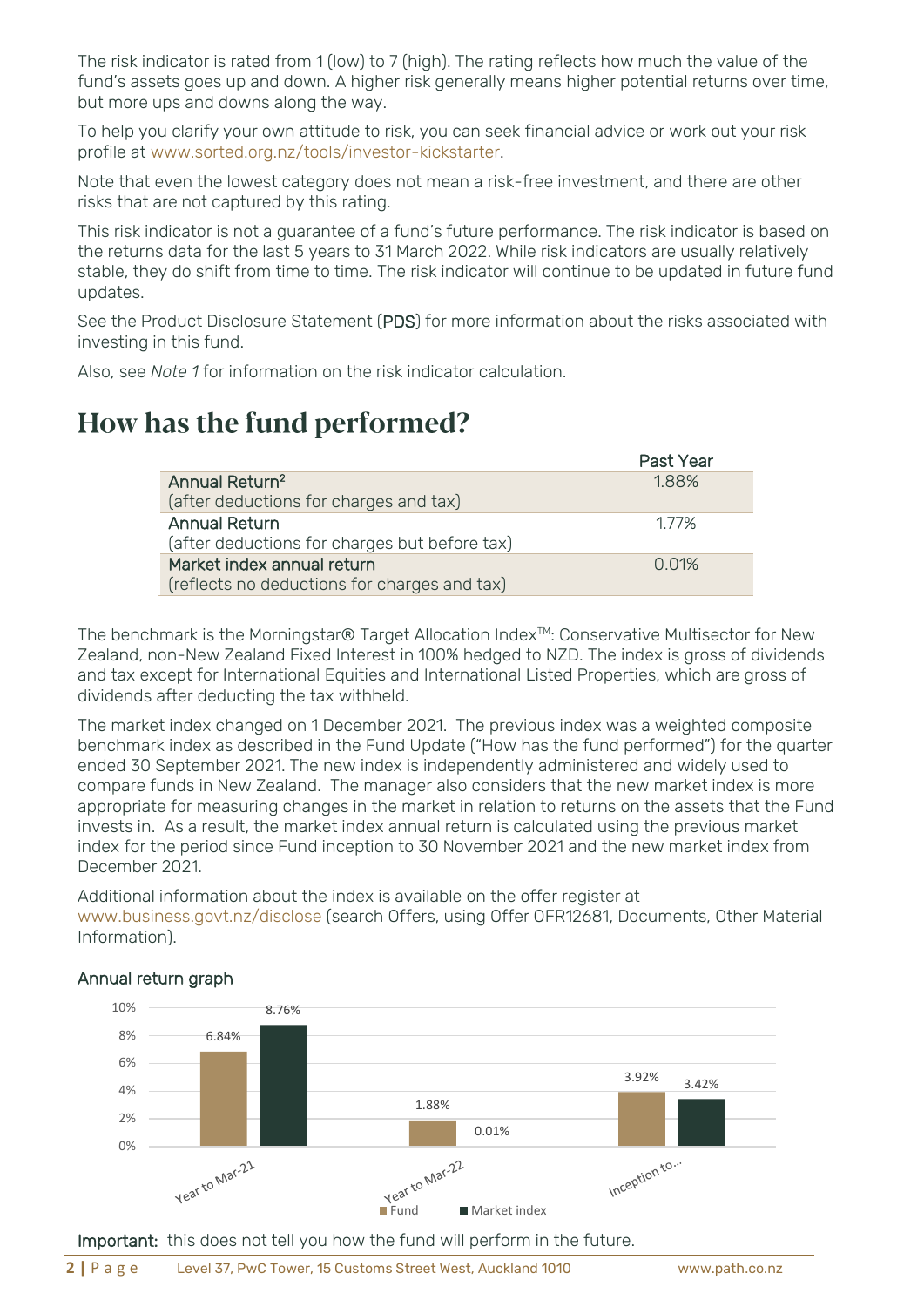This shows the return after fund charges and tax for each year ending 31 March since the fund started. The last bar shows the average annual return since the fund started, up to 31 March 2022.

Returns in this update are after tax at the highest prescribed investor rate (PIR) of tax for an individual New Zealand resident. Your tax may be lower.

#### What fees are investors charged?

Investors in the Pathfinder KiwiSaver Conservative Fund are charged fund charges. In the year to 31 March 2021 these were:

|                                                           | % of net asset<br>value |
|-----------------------------------------------------------|-------------------------|
| Total fund charges*                                       | 0.84%                   |
| Which are made up of:                                     |                         |
| Total management and administration charges<br>Including: | 0.84%                   |
| Manager basic fee                                         | 0.80%                   |
| Other management and administration expenses              | 0.04%                   |
| <b>Other Charges</b>                                      |                         |
| Administration and member fees                            | \$27 per investor       |
|                                                           | per year                |

 \*All amounts exclude any applicable GST Member fees are not applicable for members under 16 years old.

Performance fees and individual action fees: There are no performance fees or individual action fees.

Small differences in fees and charges can have a big impact on your investment over the long term.

#### **Example of how this applies to an investor**

Tara had \$10,000 in the fund at the start of the year and did not make any further contributions. At the end of the year, Tara received a return after fund charges were deducted of \$177 (that is 1.77% of her initial \$10,000). Tara also paid \$27 in other charges. This gives Tara a total return after fees, charges, and tax of \$161 for the year.

# What does the fund invest in?

This shows the type of assets that the fund invests in.

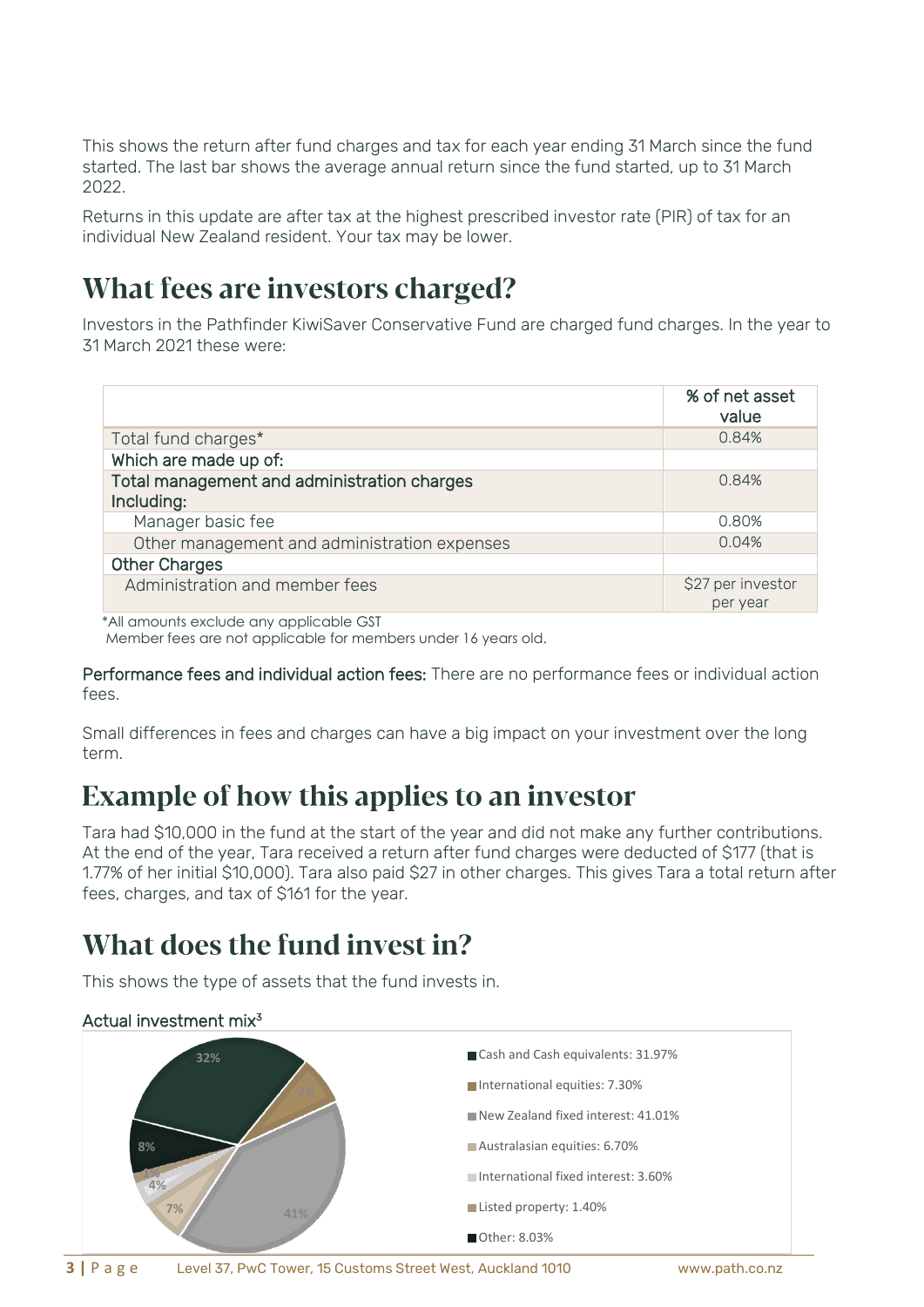#### Target investment mix

| Cash and cash equivalents     | 25.30% |
|-------------------------------|--------|
| <b>International Equities</b> | 6.80%  |
| NZ Fixed Interest             | 25.80% |
| <b>Australasian Equities</b>  | 3.60%  |
| International Fixed Interest  | 33.50% |
| Other                         | 5.00%  |

#### **Top 10 investments**

|                 | <b>Name</b>                       | Percentage of<br>fund net<br>assets | <b>Type</b>    | <b>Country</b> | <b>Credit Rating</b> |
|-----------------|-----------------------------------|-------------------------------------|----------------|----------------|----------------------|
| 1               |                                   | 17.11%                              | Cash and cash  |                |                      |
|                 | Cash at Bank - NZD -ANZ           |                                     | equivalents    | NZ             | AA-                  |
| 2               | Westpac Term Deposit to           | 11.89%                              | Cash and cash  |                |                      |
|                 | 09/02/2023                        |                                     | equivalents    | NZ             | AA-                  |
| 3               | Vector to 14/03/2024              | 4.95%                               | New Zealand    |                |                      |
|                 |                                   |                                     | fixed interest | NZ             | <b>BBB</b>           |
| 4               | Westpac to 29/07/24               | 3.27%                               | New Zealand    |                |                      |
|                 |                                   |                                     | fixed interest | NZ             | AA-                  |
| 5               | Community Refuge Trust to         | 3.11%                               | New Zealand    |                |                      |
|                 | 21/03/2026                        |                                     | fixed interest | NZ.            | Unrated              |
| 6               | Auckland International Airport to | 3.08%                               | New Zealand    |                |                      |
|                 | 02/11/2023                        |                                     | fixed interest | NZ             | $A -$                |
| $\overline{7}$  | Spark Finance Ltd to 07/03/2024   | 2.90%                               | New Zealand    |                |                      |
|                 |                                   |                                     | fixed interest | NZ             | A-                   |
| 8               | Landwirtschaftliche Rentenbank to | 2.82%                               | International  |                |                      |
|                 | 11/02/2027                        |                                     | fixed interest | DE             | AAA                  |
| 9               | Transpower New Zealand Ltd to     | 2.52%                               | New Zealand    |                |                      |
|                 | 03/15/2023                        |                                     | fixed interest | NZ             | AA                   |
| 10 <sup>°</sup> | Mercury NZ Ltd to 29/09/2026      | 2.23%                               | New Zealand    |                |                      |
|                 |                                   |                                     | fixed interest | NZ             | BBB+                 |

The top 10 investments make up 53.87% of the net asset value of the fund.

*Currency hedging:* Changes in the value of the NZ dollar relative to other currencies can have a big impact on your investment over the long term. The target currency hedging is 0% of non-NZD equity exposure and 100% of non-NZD fixed interest exposure (actual hedging level at 31 March 2022 was 58.15% of the foreign currency exposure (this will change over time)). Total unhedged foreign exposure is 4.88% of the net asset value of the Fund at 31 March 2022 (this will change over time).